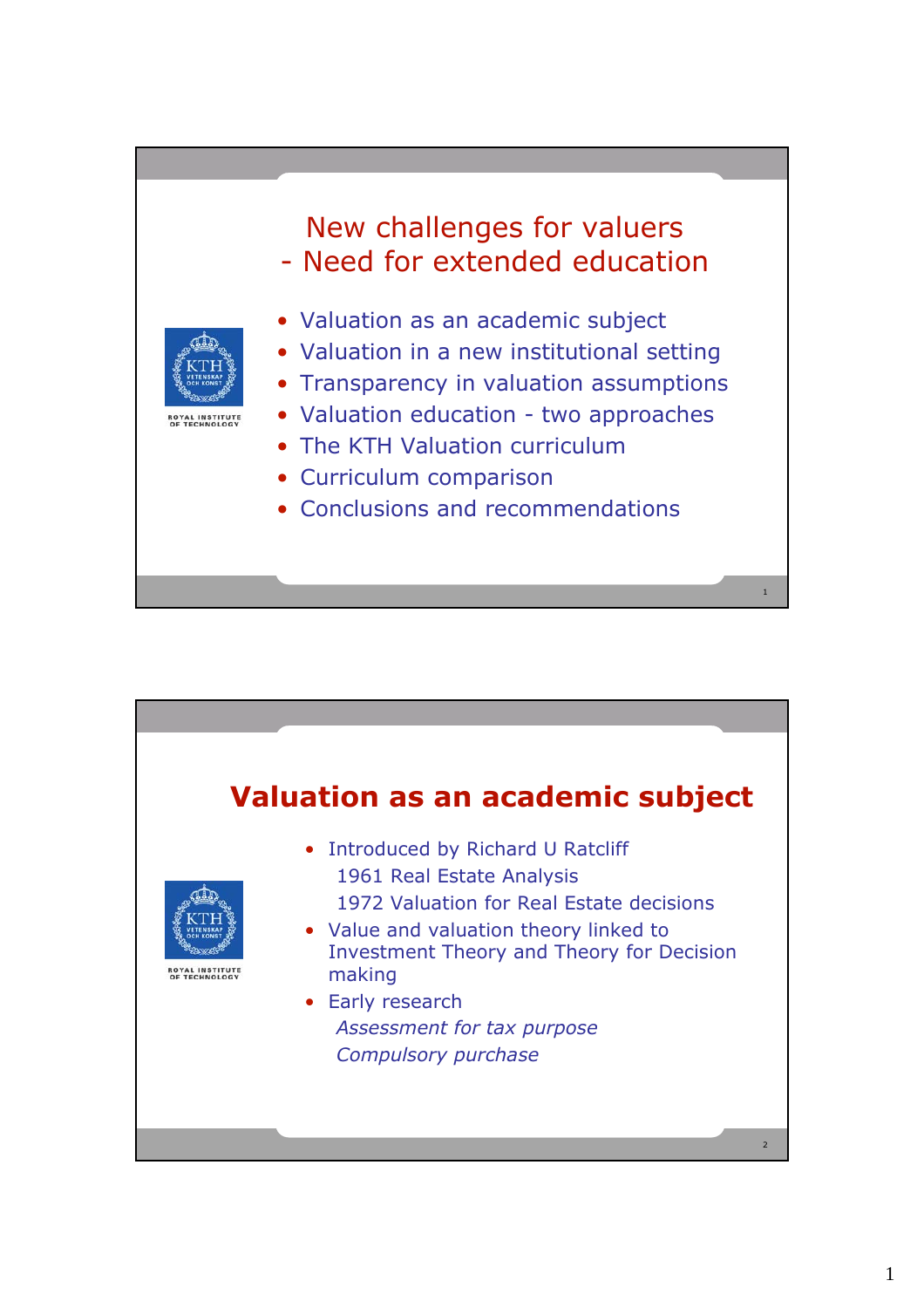

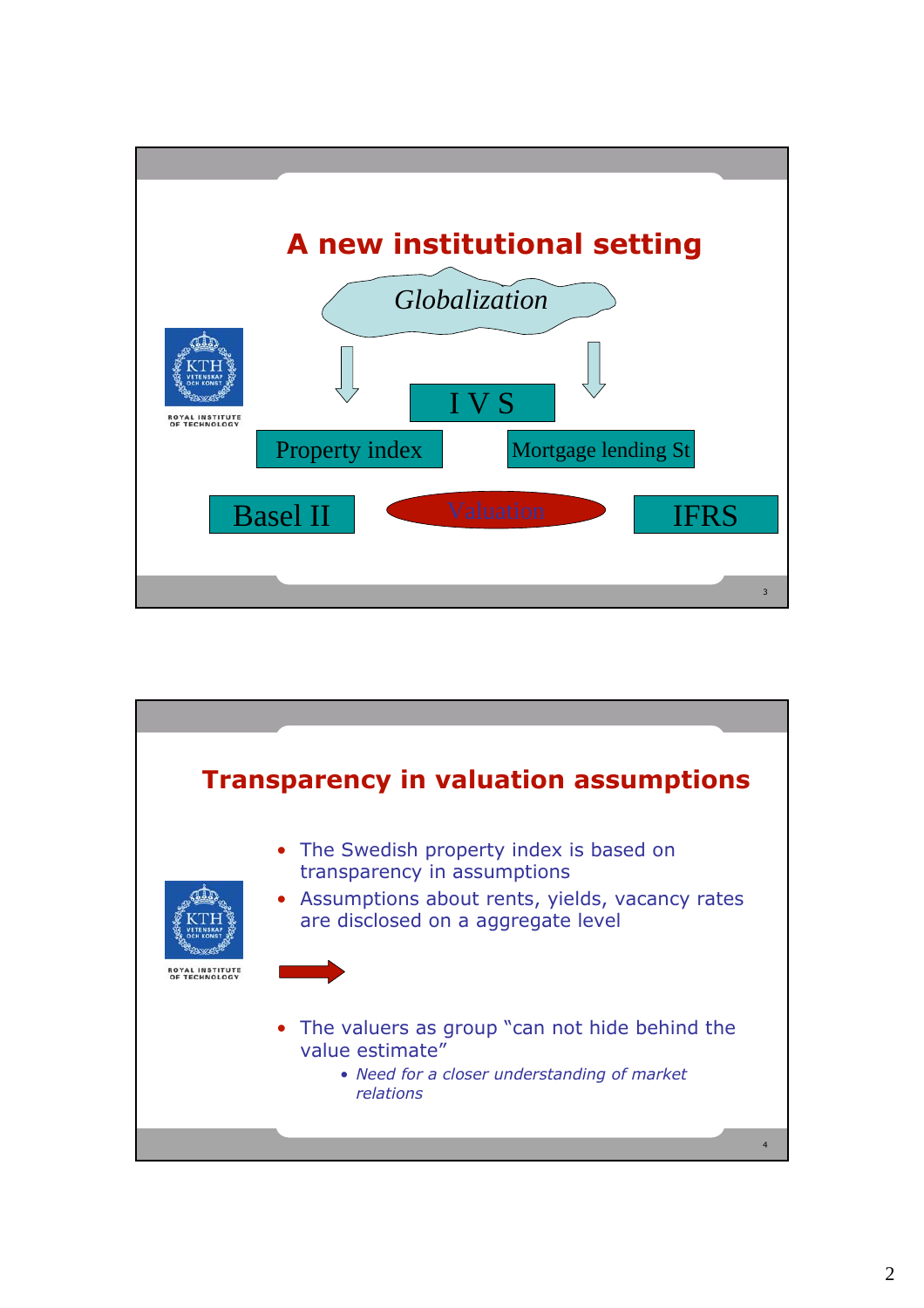

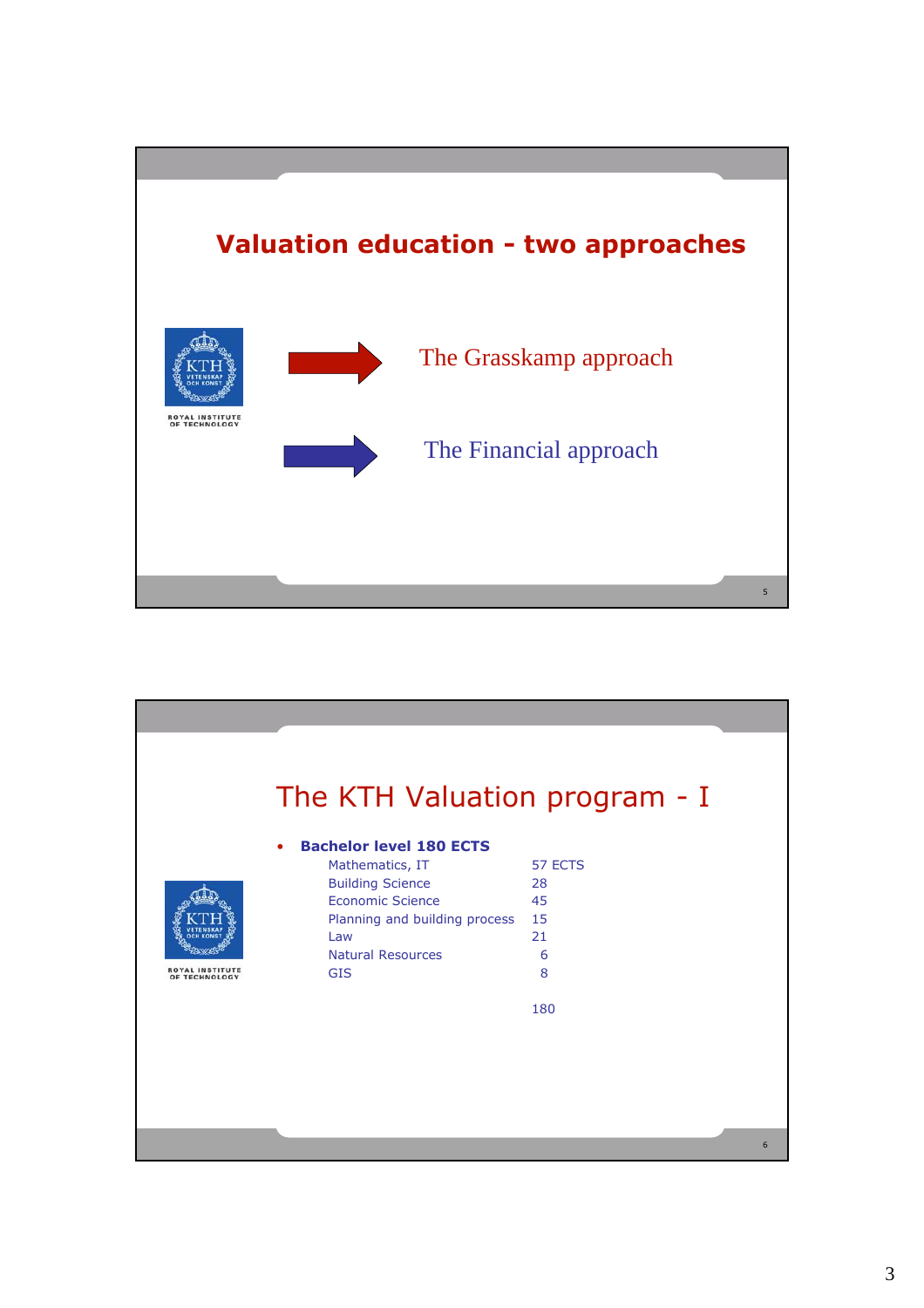## The KTH Valuation program - II

- **Master level 120 ECTS**
- Research methods
- Urban & regional economics
- Market analysis
- **Business cycles**
- Real estate development
- Investment analysis of financial assets
- Financial economics
- Portfolio management
- Financial institutions
- Contract theory
- Advanced issues in real Estate
- Real Estate Valuation





**ROYAL INSTITUTE<br>OF TECHNOLOGY** 

7